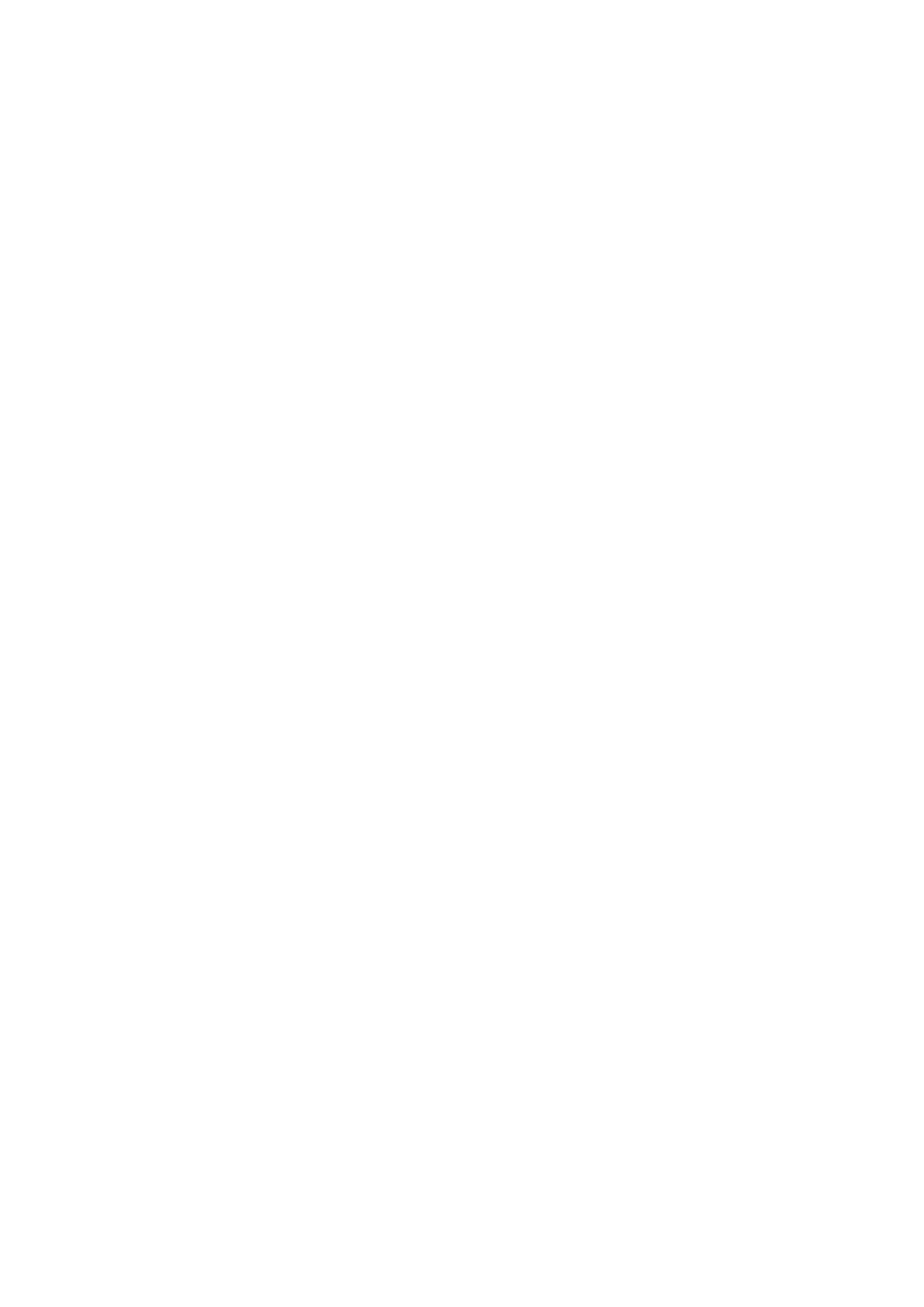# **ECOSYSTEM SERVICES IN NEW ZEALAND**

## **CONDITIONS AND TRENDS**

**Edited by John R. Dymond**

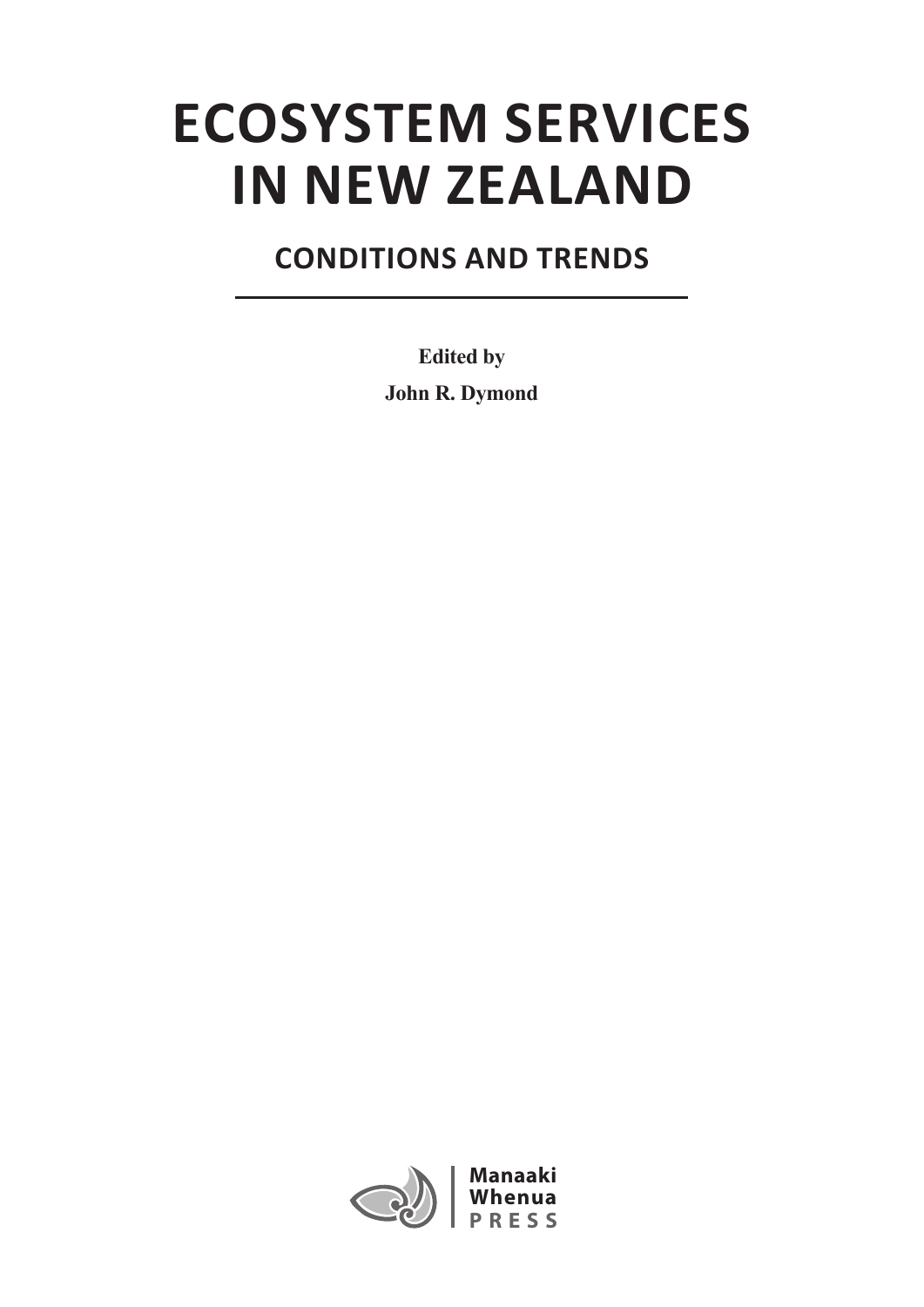#### First published in 2013 by

MANAAKI WHENUA PRESS PO Box 69040 Lincoln New Zealand www.mwpress.co.nz

Copyright © 2013 Landcare Research New Zealand Ltd

Ecosystem services in New Zealand : conditions and trends / edited by John R. Dymond.

Lincoln, New Zealand : Manaaki Whenua Press, c2013.

ISBN 978-0-478-34736-4 (Print)

ISBN 978-0-478-34737-1 (Online)

I.Dymond, John.

UDC: 574(931)

This book is copyright. Except for purposes of fair review, no part may be stored, or transmitted in any form or by any means, electronic or mechanical, including recording or storage in any information storage systems, without permission in writing from the publisher. No reproduction may be made, whether by photocopying, or by any other means, unless a license has been obtained from the publisher or its agent.

Layout: Anouk Wanrooy, Nicolette Faville, and Cissy Pan Copy editing: Christine Bezar, Anne Austin, and Peter McGregor Cover illustration (New Zealand – a land of layers) by Gail Douché

Printed by The Caxton Press, Christchurch, New Zealand

### **ACKNOWLEDGEMENTS**

The editor gratefully acknowledges the institutions in the list of contributors for giving authors time to write. The book printing has been funded primarily by the Ministry of Business Innovation and Employment (under contract C09X0912). The Department of Conservation also contributed funds towards the costs of printing. Finally, the editor is also grateful to Paul Luckman of Creative Decisions Ltd. for helpful advice.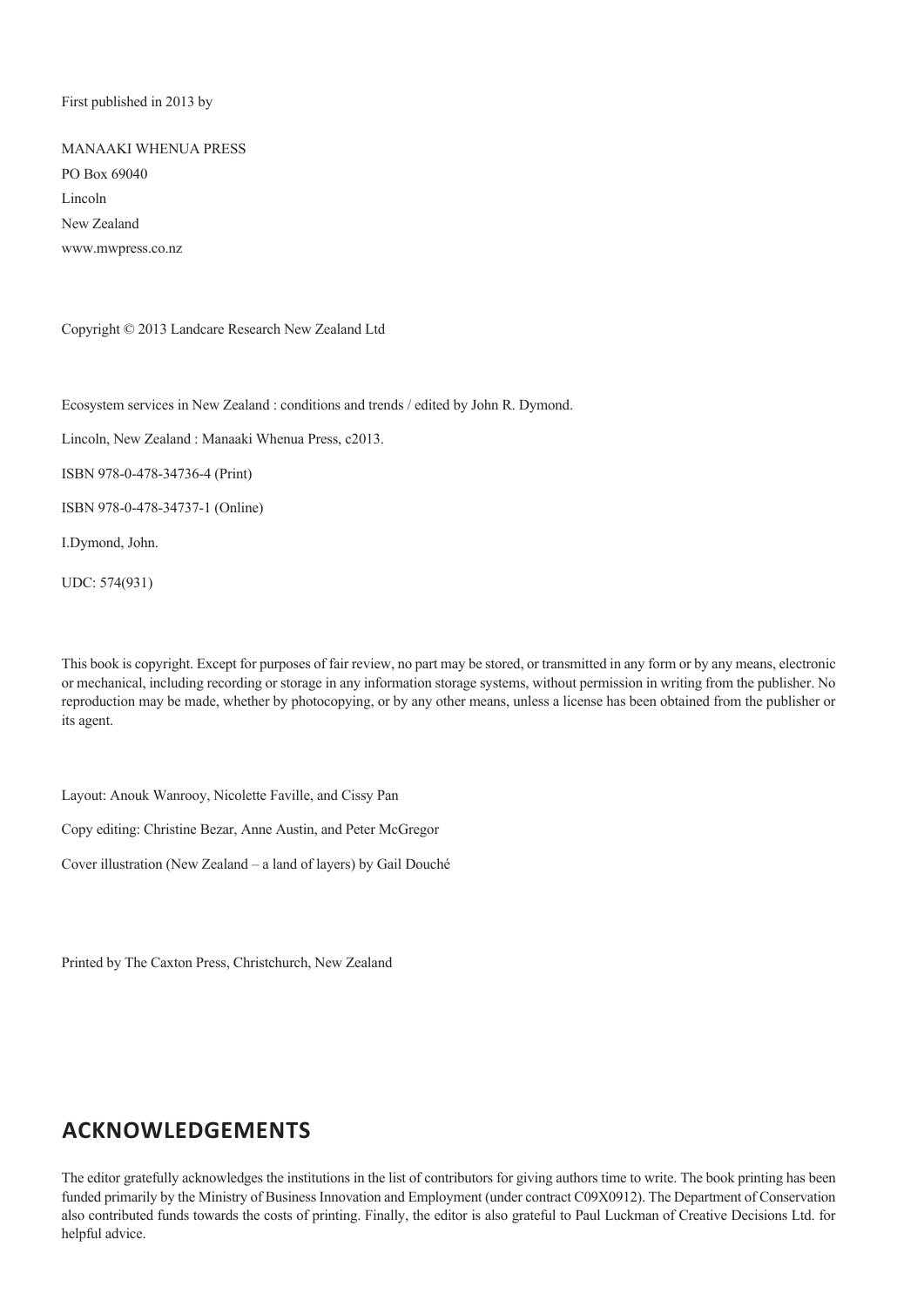## **CONTRIBUTORS BY ORGANISATION**

**AgResearch** Estelle Dominati Barbara Barratt

**AgroParisTech** Laure-Anne Magnard

**Auckland University** Kate Davies Carolyn Lundquist

**Blaschke and Rutherford Environmental Consultants** Paul Blaschke

**Cawthron Institute** David Kelly

**CICERO, Norway** Robbie Andrew

**Consulting Geologist** Richard Barker

**Department of Conservation** Carol West Philippe Gerbeaux

**GNS Science** Anthony Christie

**Institute of Environmental Science and Research** Nicola King Robin Lake

**Lincoln University** Simon Swaffield Wendy McWilliam Geoffrey Kerr Steve Wratten Emily Fountain David Simmons

**Market Economics Ltd** Garry McDonald

#### **Massey University**

Vicky Forgie Murray Patterson James Millner Nick Roskruge Stephen Morris Michael Joy Russell Death Brent Clothier Karin Müller Indika Herath Tim McCreanor

### **National Institute of Water and**

**Atmospheric Research** Simon Thrush Michael Townsend Judi Hewitt Katie Cartner Andrew Lohrer Carolyn Lundquist Dennis Gordon Maurice Duncan Dennis Gordon Alison MacDiarmid Cliff Law Matt Pinkerton John Zeldis Robert Davies-Colley Mary DeWinton Piet Verburg

**New Zealand Institute of Economic Research** Peter Clough

**Pansophy Ltd** Anthony Cole

#### **Plant and Food Research**

Brent Clothier Steve Green Karin Müller Roberta Gentile Indika Herath Karen Mason Allister Holmes

**Plus Group** Alister Holmes

**RiverLake Ltd** Keith Hamill

**Scion**

Richard Yao Luke Barry Steve Wakelin Duncan Harrison Laure-Anne Magnard Tim Payn

**Te Roopu Taio o Utakura** Wendy Henwood

**University of Auckland** Kate Davies John Zeldis

**University of Bristol** Ross Woods

**University of Otago**  Alan Mark Paul Blaschke Marc Schallenberg

**University of Waikato** Jacqueline Rowarth David Hamilton

#### **Landcare Research**

Les Basher Garth Harmsworth Shaun Awatere Lynley Hayes Simon Fowler Quentin Paynter Ronny Groenteman Paul Peterson Sarah Dodd Stanley Bellgard Allan Hewitt Anne-Gaelle Ausseil Miko Kirschbaum Robbie Andrew Stephen McNeill John Dymond Fiona Carswell Norman Mason Emily Weeks Alexander Herzig Robyn Simcock Colin Meurk Susan Wiser Rowan Buxton Beverley Clarkson Robert Hoare Robert Holdaway Sarah Richardson Mark Smale Peter Williams Jackie Aislabie Julie Deslippe Duane Peltzer Linda Newstrom-Lloyd Robert Allen Peter Bellingham Fiona Carswell Tomás Easdale Jacob McC. Overton Alison Greenaway Norman Mason Elise Arnst Larry Burrows Robbie Price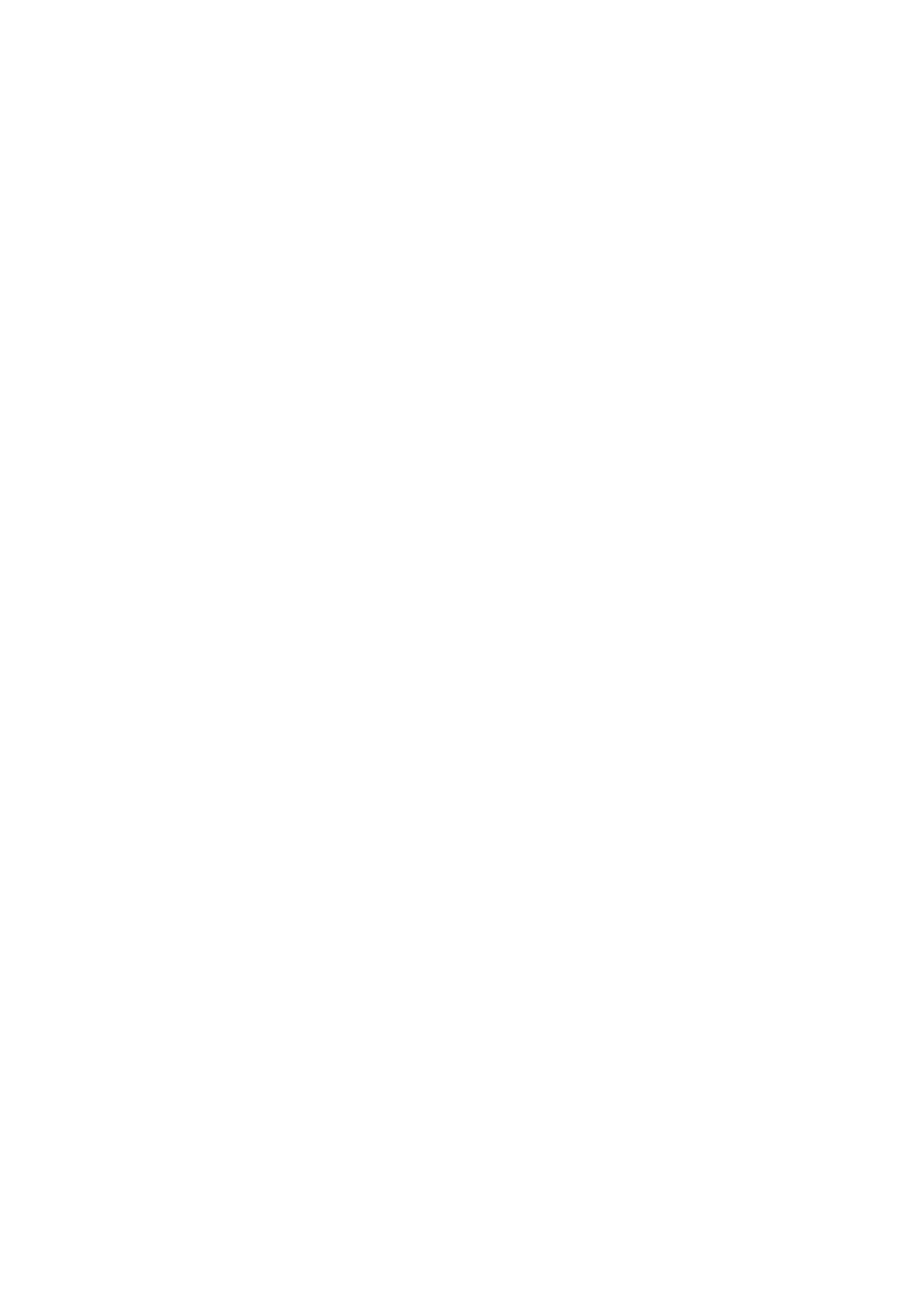## **CONTENTS**

#### **PART 1: NATURAL AND MANAGED ECOSYSTEMS**

- 1.1 Ecosystem services in New Zealand's indigenous tussock grasslands conditions and trends
- 1.2 New Zealand's indigenous forests and shrublands
- 1.3 New Zealand's naturally uncommon ecosystems
- 1.4 Planted forests
- 1.5 Sheep and beef cattle production systems
- 1.6 Dairy cows economic production and environmental protection
- 1.7 Orchard ecosystem services bounty from the fruit bowl
- 1.8 The New Zealand arable industry
- 1.9 A history of agriculture and biodiversity loss
- 1.10 Survey of New Zealand soil orders
- 1.11 Natural capital and ecosystem services of soils
- 1.12 Soil microbes and their contribution to soil services
- 1.13 New Zealand's genetic diversity
- 1.14 Wetland ecosystem services
- 1.15 Ecosystem services of lakes
- 1.16 The many uses and values of estuarine ecosystems
- 1.17 New Zealand marine ecosystem services
- 1.18 Ecosystem services in New Zealand cities

#### **PART 2: ECOSYSTEM SERVICES**

- 2.1 Indigenous māori knowledge and perspectives of ecosystems
- 2.2 Wild foods
- 2.3 Mineral, coal and petroleum resources production, exploration and potential
- 2.4 The value of ecosystem services for recreation
- 2.5 Tourism and ecosystem services in New Zealand
- 2.6 Landscape aesthetic experience and ecosystem services
- 2.7 Erosion processes and their control in New Zealand
- 2.8 Biocontrol of weeds achievements to date and future outlook
- 2.9 Climate regulation in New Zealand contribution of natural and managed ecosystems
- 2.10 An ecosystem view of links between pest species and services
- 2.11 Pollination in New Zealand
- 2.12 River water quality in New Zealand an introduction and overview
- 2.13 Freshwater biodiversity
- 2.14 Water regulation

#### **PART 3: ANALYSIS**

- 3.1 Towards a genuine progress indicator for New Zealand
- 3.2 Total economic value of New Zealand's land-based ecosystems and their services
- 3.3 Spatial optimisation of ecosystem services
- 3.4 St James conservation area a purchase for ecosystem services